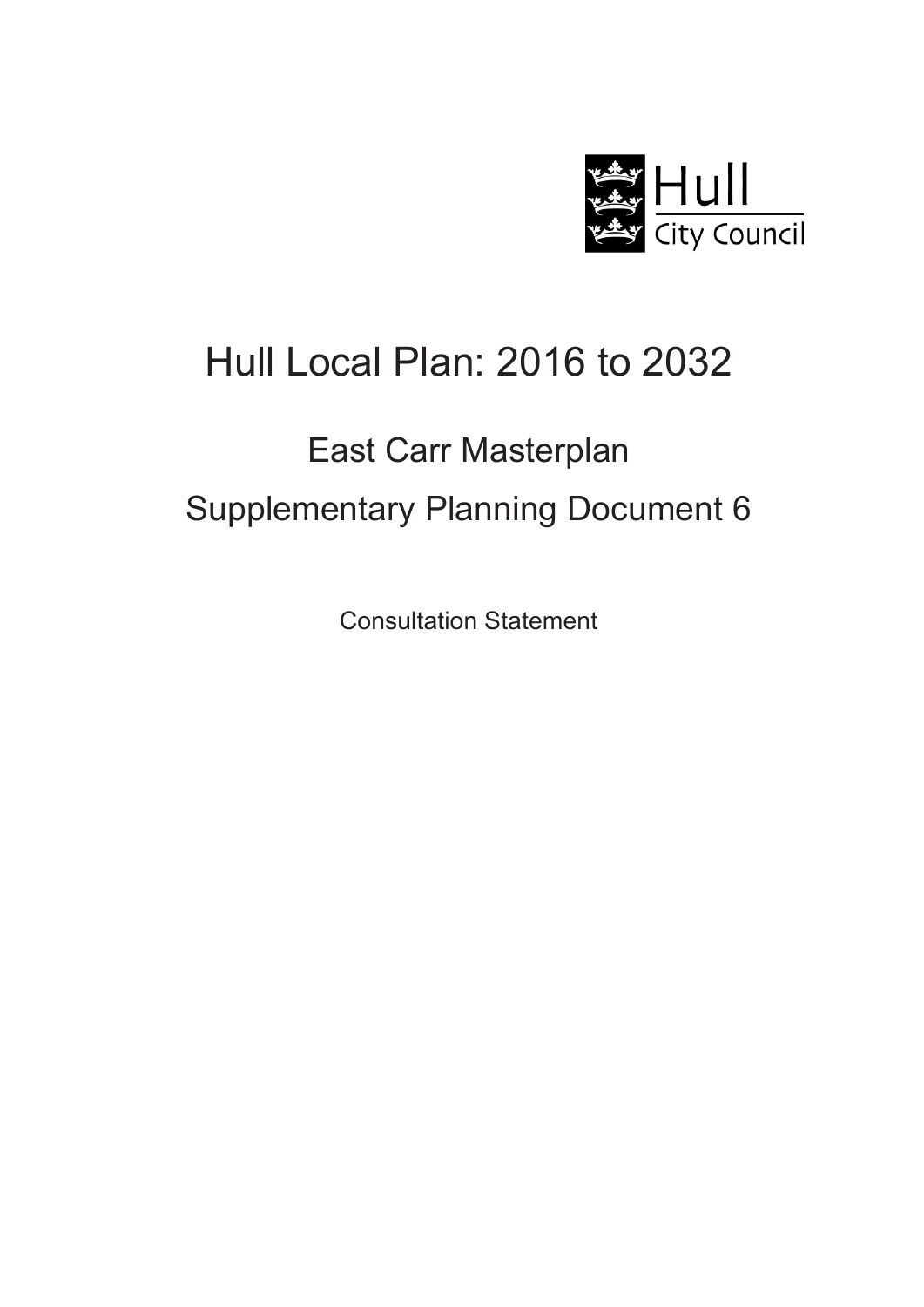## **Background**

- 1.1 In preparing Supplementary Planning Documents (SPDs) the Council is required to follow the procedures laid down in the Town and Country Planning (Local Planning) (England) Regulation 2012.
- 1.2 Regulation 12 states that before adoption of an SPD the local planning authority must prepare a statement setting out:
	- the persons that the local authority consulted with when preparing the SPD;
	- a summary of the main issues raised by those persons; and
	- how those issues have been addressed in the SPD.
- 1.3 This Consultation Statement accompanies the Supplementary Planning Document 6. This document provides additional planning guidance on Policies of the Hull Local Plan: 2016 to 2032, which was adopted on the 23<sup>rd</sup> November 2017.

## **Consultation**

- 2.1 Preparation of the draft SPD involved engagement with other relevant Council departments. The draft SPD has been through the Council's committee regime and elected members have had the opportunity to comment on the draft document.
- 2.2 The draft SPD was made available for public consultation for six weeks between Friday 10<sup>th</sup> August 2020 and Friday 21<sup>th</sup> September 2020. A public notice to publicise this event was published in the Hull Daily Mail on 10<sup>th</sup> August 2020. The consultation was also reported to East Area committee in July 2020, to Planning Committee on 3<sup>rd</sup> June 2020 and approved by Cabinet Committee on  $27<sup>th</sup>$  July 2020.
- 2.3 The draft SPD and associated documentation was made available for inspection on the Council's website.
- 2.4 Given that the country was in the midst of the Covid 19 pandemic,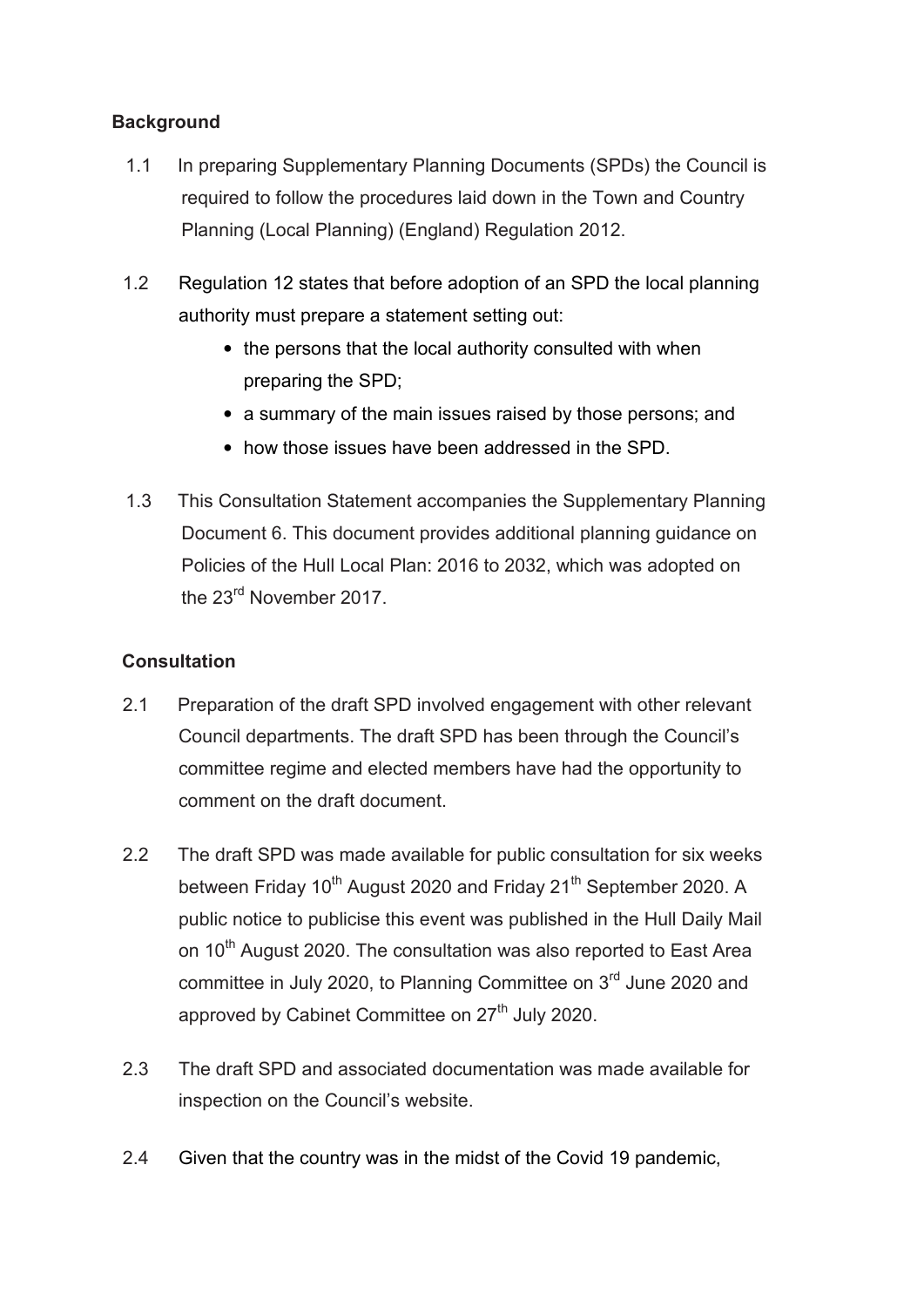consultation arrangements were amended from those set out in the Council's Statement of Community Involvement. The key difference was that instead of a public meeting, two full day 'appointment only' surgeries were held at venue close to the site on 26th August and 9 September 2020. In total 53 people attended these sessions in individual appointments. Everyone that requested an appointment was invited to attend one and those who were not able to attend either day (or where there were no available slots left) were invited to meet separately. Other means of publicity included a public notice, site notices and hand delivered letters (to 500 addresses).

#### **Consultation responses and main issues**

- 3.1 The consultation exercise generated considerable levels of interest in local media and especially from the local community with the majority of the responses received highlighting concerns with the prospect of the site(s) being developed for housing. Full details of the responses received (anonymised in recognition of data protection requirements) are set out in Appendix B.
- 3.2 Comments were received from over 600 individuals / households plus a number of other organisations. In addition, two petitions were received the larger of which comprises just short of 2,500 signatures. The question posed in this petition is set out in Appendix C. The second (smaller) petition included specific comments which are set out in Appendix B.
- 3.3 In summary, the main issues raised relate to: Inappropriate scale and location for new housing; Inadequate consultation (Local Plan and SPD); Access roads not suitable for volume of traffic; Impact on surrounding highway network; Concern about flood risk / impact on drainage system; Loss of open space and related greenspace values; and Inadequacy of existing services and facilities to cope with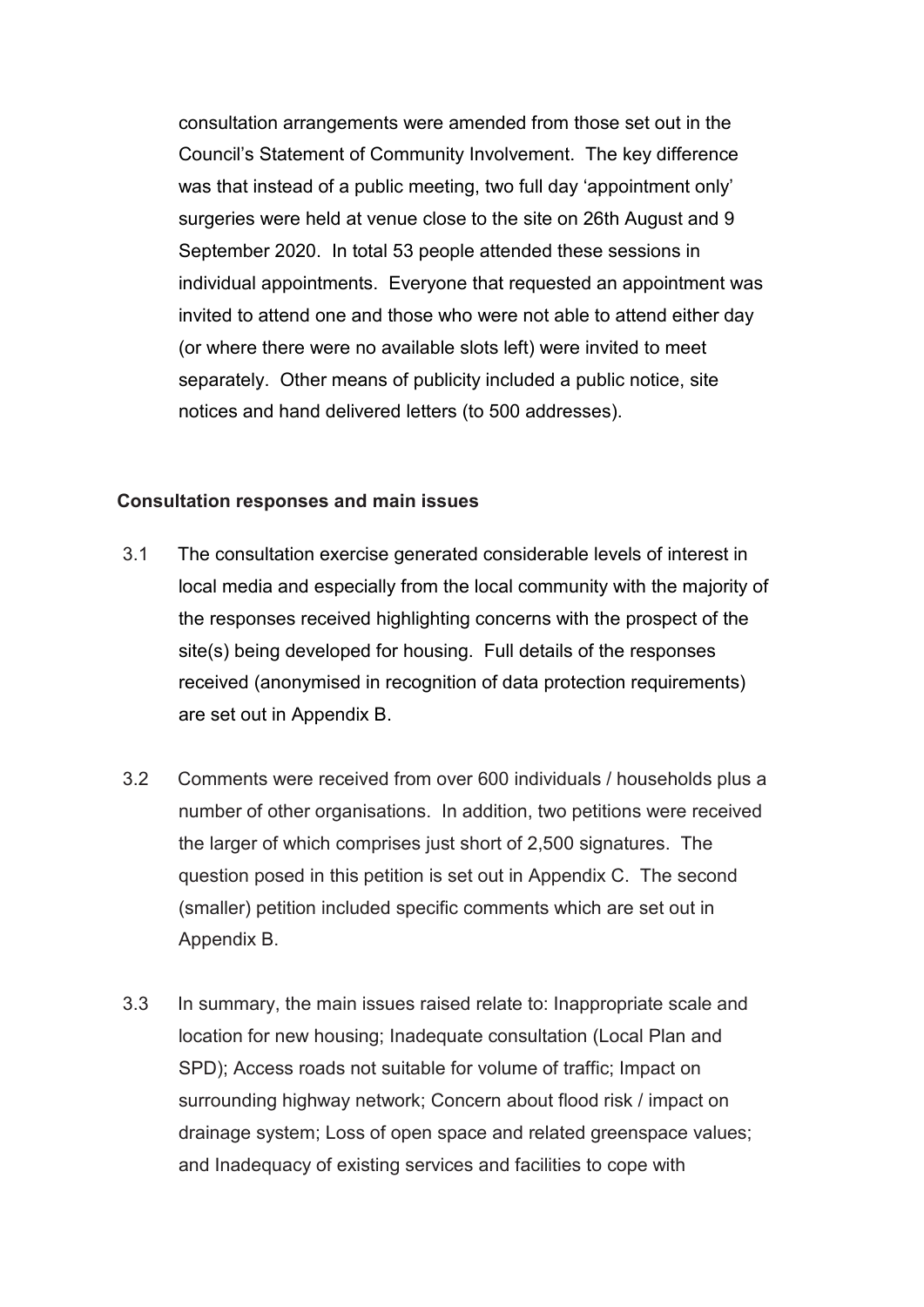increased demand.

## **Main changes to the SPD**

- 4.1 Whilst a number of changes have been made to the SPD in light of representations received, most have not resulted in a change being made. There are two reasons for this:
	- 1. Many of the representations relate to the 'principle' of development. The principle has however already been established in the Local Plan. Consultation on the SPD is to gather views on the design and layout of the proposal and not on such matters as scale and location; and
	- 2. Many of the representations relate to detailed matters which can only be dealt with at the planning application stage. For example, the impact of traffic movement will only be fully known once a detailed transport assessment is produced. Likewise, in relation to the means of dealing with flood risk, this will only be fully known once a detailed flood risk assessment is produced. Such assessments, and indeed many other technical studies, will need to be produced to the satisfaction of the local planning authority as part of the process of determining a planning application.
- 4.2 Therefore, whilst it is acknowledged that many of the representations received during the consultation exercise are valid planning considerations, they are not of direct relevance to this particular document. It is however important to note that further (and more detailed) consultation will take place as and when a planning application is submitted for the site.
- 4.3 The following changes have however been made to the SPD;
	- Text has been added to explain that the SPD will act as a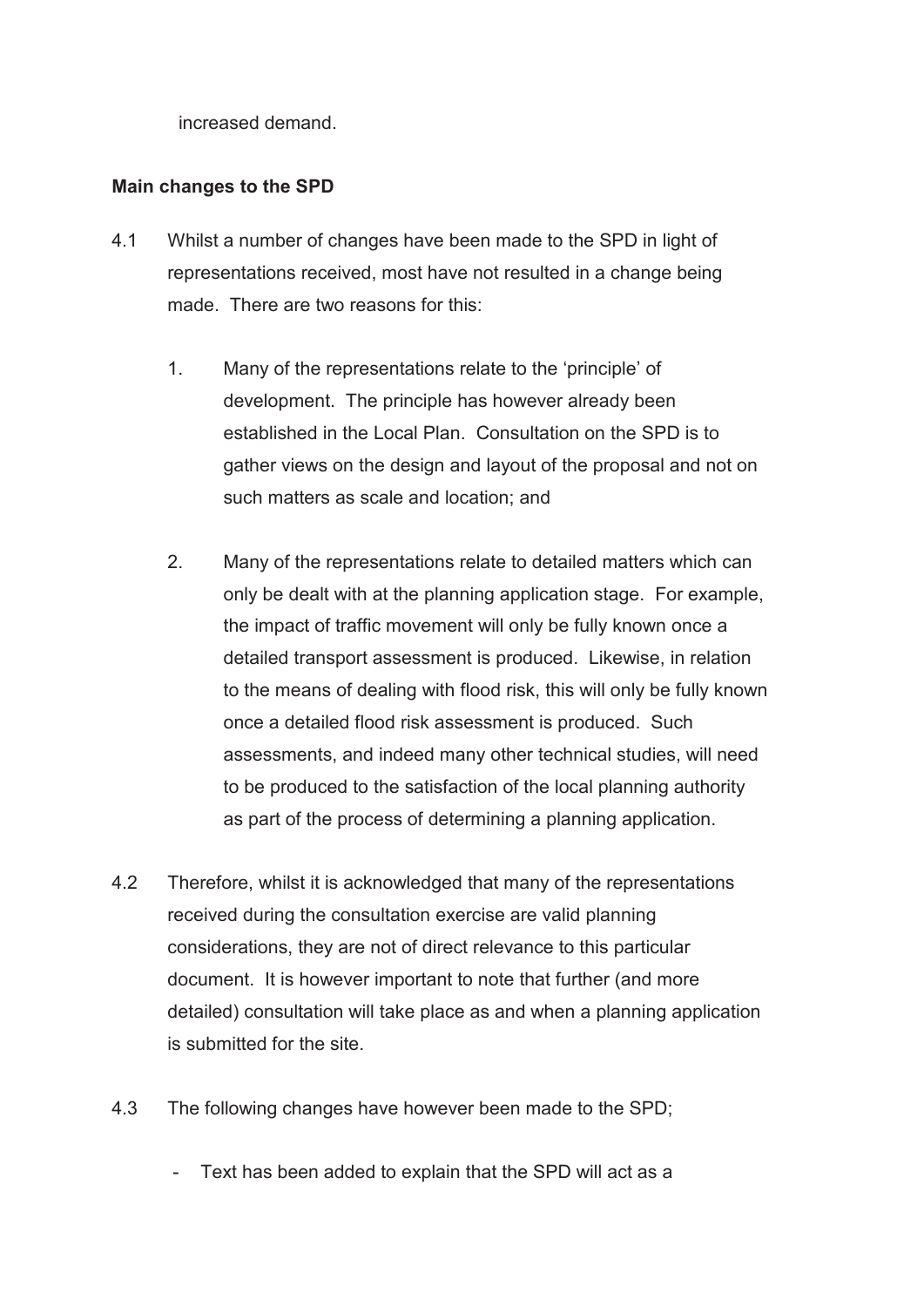'framework' for future development of the site;

- A direct reference is made to the Local Plan and to the allocated sites;
- An update is provided in relation to consultation that has been undertaken to this point in drafting the SPD;
- Further detail is provided regarding flood risk and the need to mitigate and reduce risk;
- A number of additional references have been added to highlight ecological/environmental values and the need for assessments of such value and necessary mitigation measures which may be required;
- Greater reference to sustainable methods of construction;
- Commitment to undertaking a transport assessment prior to a planning application being received.

## **SEE APPENDIX B FOR FULL LIST OF REPRESENTRATIONS**

### **Notes to accompany Appendix B**

- 1. General comments received (and what changes if any are proposed) are set out in the first few pages of the report. These cover many of the more detailed matters subsequently highlighted by individual respondees. Cross reference back to this text is made throughout the rest of the document – this is supplemented with additional text where required i.e. to pick up on different / more detailed matters raised by individual respondees.
- 2. In many cases responses were received from a household to the original Council consultation and to separate (but related) ward member consultation. This table deals with such matters on a household basis i.e. text to the main consultation exercise is set out and responded to. Text provided to ward member consultation is also set out (unless a direct repeat of the main text) but responses / proposed changes are not repeated – unless additional comments are raised.
- 3. This table does not set out responses received to the separate EIA screening exercise as this did not form part of the consultation on the SPD. Notwithstanding this, the comments received to that exercise are generally covered in the main consultation exercise.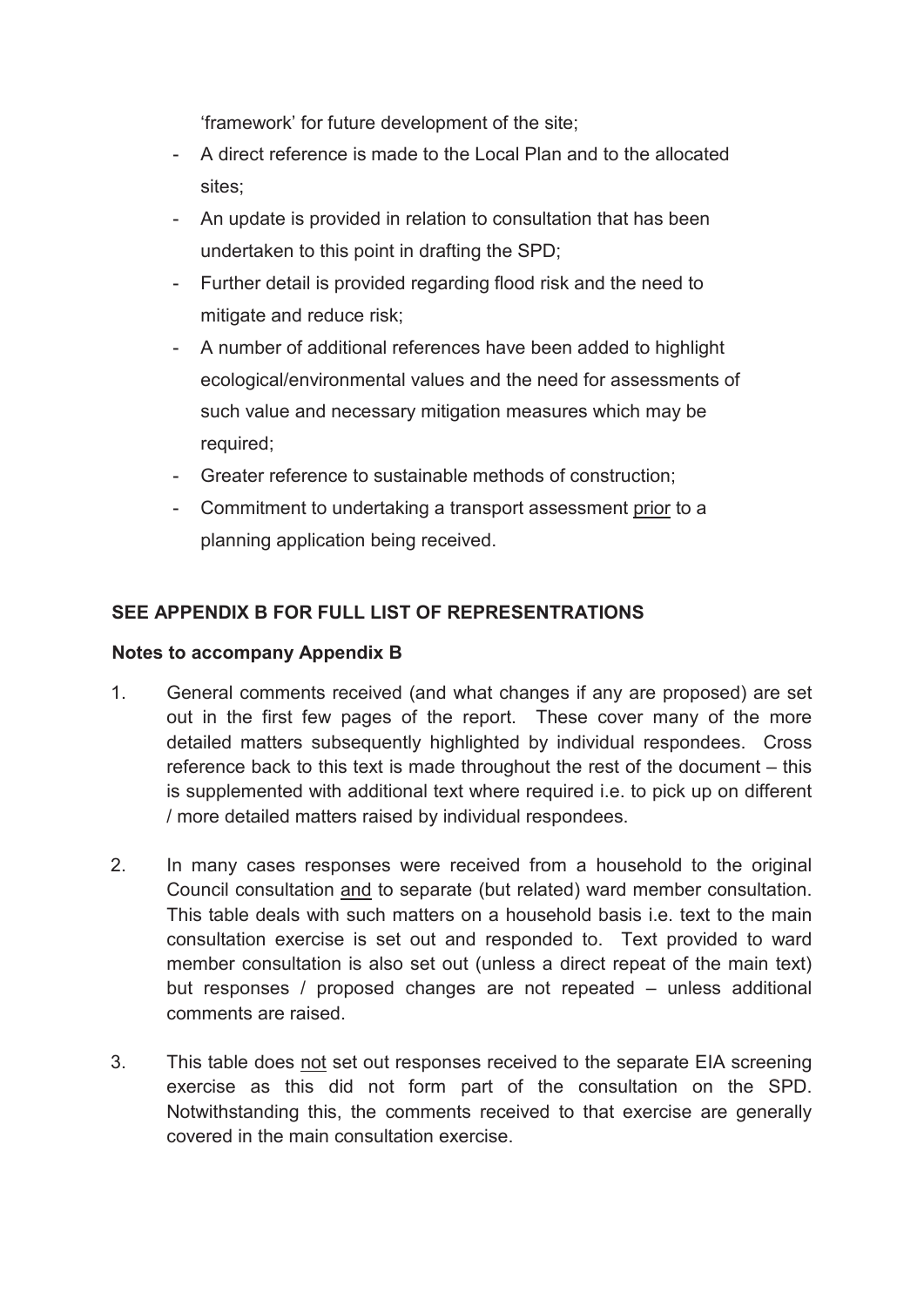- 4. This table does not set out responses made to the separate consultation (by the Environment Agency) on the adjacent flood alleviation scheme. Comments relating to the flood alleviation scheme are however raised by a number of respondees and such matters are picked up where appropriate in the table.
- 5. In relation to the two petitions received, the main petition referred to above is not set out in the table (as there are no specific comments made – it is simply a list of names/households opposed to the development). The smaller petition included specific comments and as such these have been set out in the table.